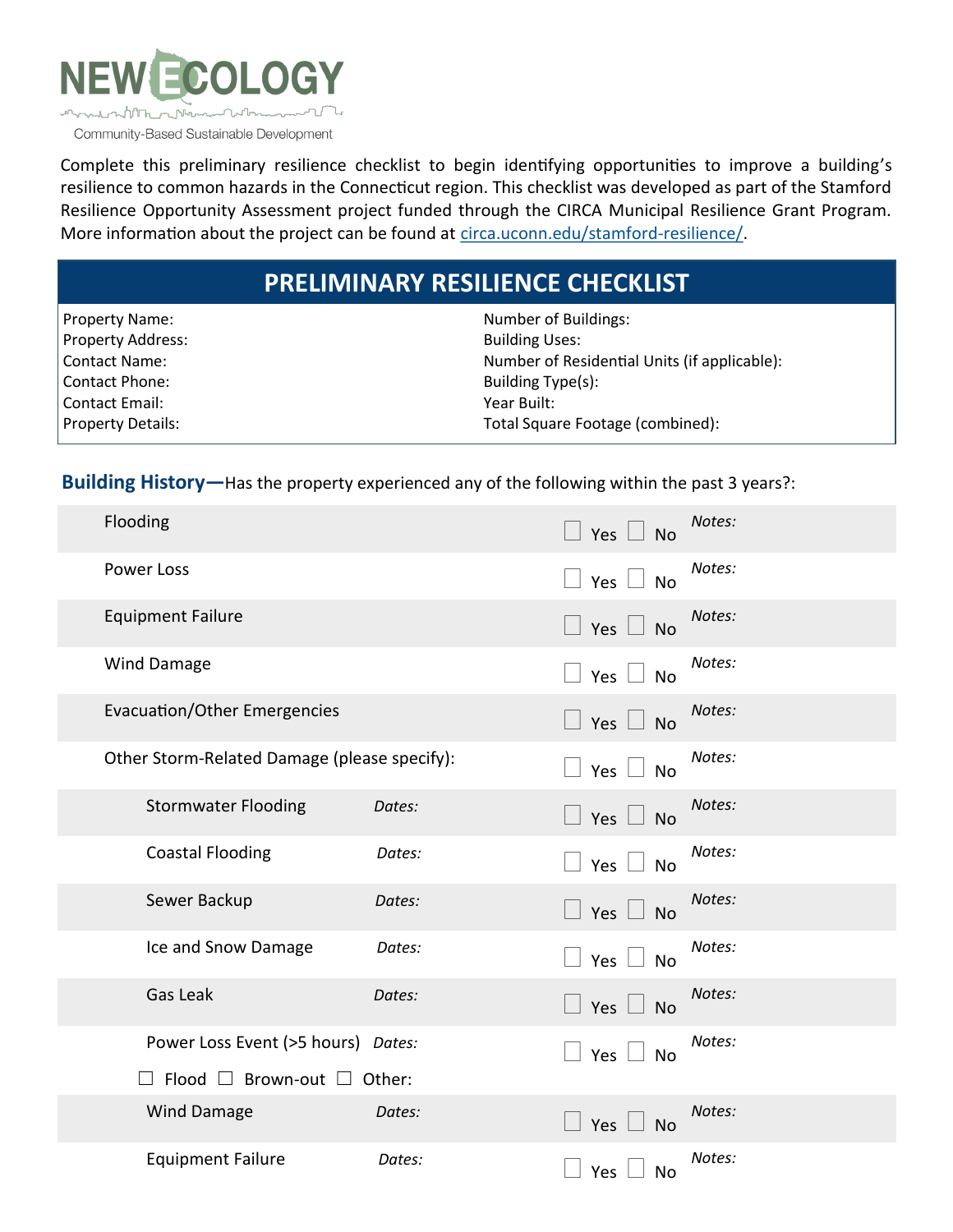## **PRELIMINARY RESILIENCE CHECKLIST**

| <b>Resilience Planning-Resilience Goals:</b>               |                         |              |  |  |  |
|------------------------------------------------------------|-------------------------|--------------|--|--|--|
| Evacuate                                                   | $\Box$ Yes $\Box$ No    | <b>Notes</b> |  |  |  |
| Shelter in Place Temporarily                               | Yes $\Box$<br>No        | Notes:       |  |  |  |
| Shelter in Place Indefinitely                              | Yes $\Box$<br><b>No</b> | Notes:       |  |  |  |
| <b>Emergency Management</b>                                |                         |              |  |  |  |
| Do you have an Emergency Management Plan?<br>Date Updated: | Yes $\Box$ No           | Notes:       |  |  |  |
| Do you have an Emergency Communications Plan?              | Yes $\Box$<br><b>No</b> | Notes:       |  |  |  |
| Do you have an Emergency Repair/Reserve Fund?              | Yes $\Box$<br><b>No</b> | Notes:       |  |  |  |
| <b>Insurance</b>                                           |                         |              |  |  |  |
| Insurance Information Location:                            |                         |              |  |  |  |
| Do you have the following insurance policies?:             |                         |              |  |  |  |
| Flood                                                      | Yes $\Box$<br><b>No</b> | Notes:       |  |  |  |
| Fire                                                       | Yes $\Box$<br><b>No</b> | Notes:       |  |  |  |
| Law & Ordinance                                            | Yes<br><b>No</b>        | Notes:       |  |  |  |
| Mold                                                       | Yes<br><b>No</b>        | Notes:       |  |  |  |
| What is the timing for insurance reassessment?:            |                         |              |  |  |  |
| <b>Backup Systems</b>                                      |                         |              |  |  |  |
| Backup Power Source (If Present):                          |                         |              |  |  |  |
| Vendor Identified for Temporary Backup Power:              |                         |              |  |  |  |
| Vendor Identified for Temporary Backup Heat:               |                         |              |  |  |  |
| Do you have a Critical Electrical Load Panel?              | Yes $\Box$<br>No        | Notes:       |  |  |  |
| Is Elevator Power Tied to Backup Power Source?             | Yes<br><b>No</b>        | Notes:       |  |  |  |